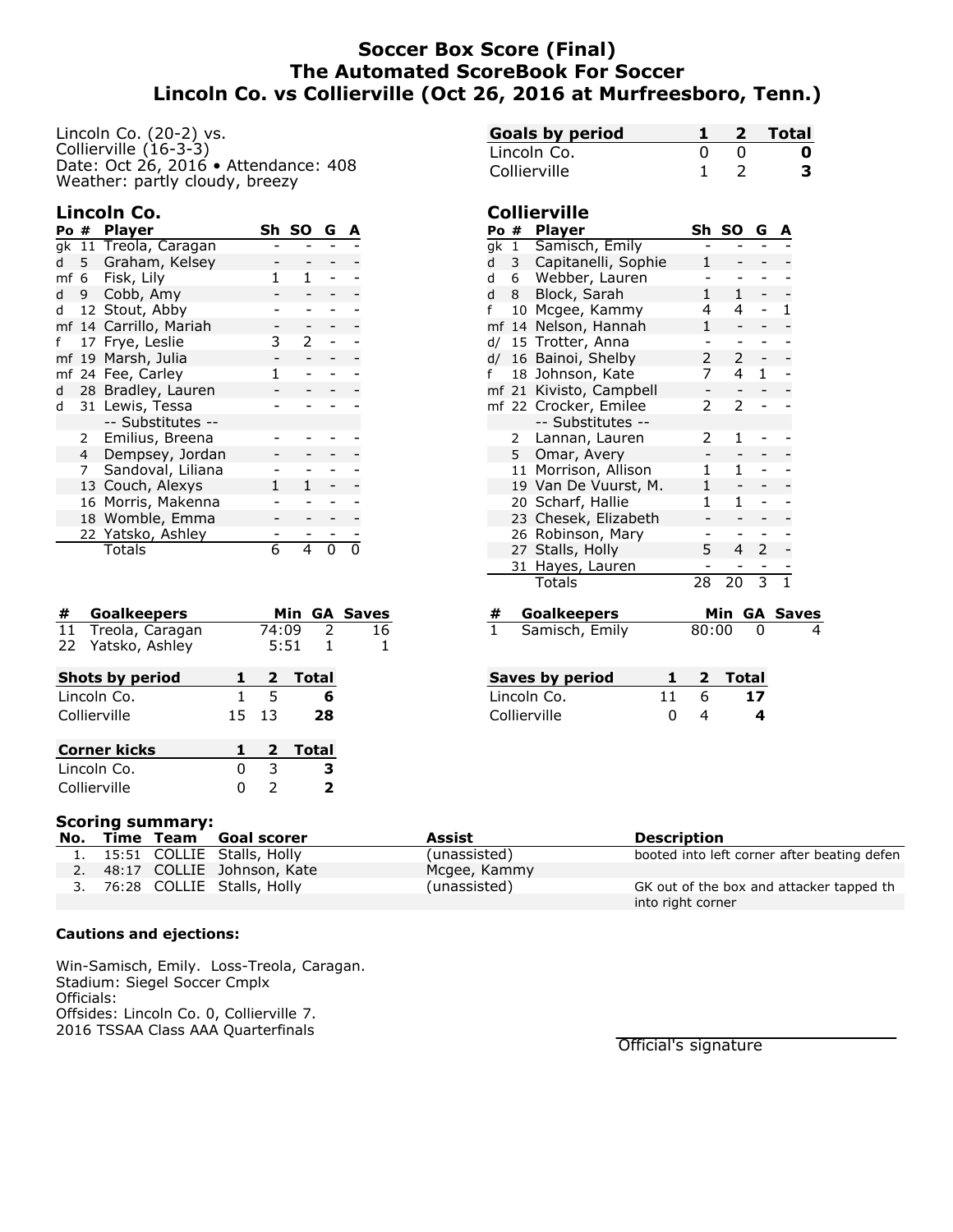# **Play-by-Play Summary (1st period) Lincoln Co. vs Collierville (Oct 26, 2016 at Murfreesboro, Tenn.)**

**Collierville Starters:**

#### **Lincoln Co. Starters:**

| GK | 11 | Treola, Caragan     | GK  |    | Samisch, Emily      |
|----|----|---------------------|-----|----|---------------------|
| D  | 5. | Graham, Kelsey      | D   | 3  | Capitanelli, Sophie |
| MF | 6  | Fisk, Lily          | D   | 6  | Webber, Lauren      |
| D  | 9  | Cobb, Amy           | D   | 8  | Block, Sarah        |
| D  |    | 12 Stout, Abby      | F   | 10 | Mcgee, Kammy        |
| MF |    | 14 Carrillo, Mariah | MF  |    | 14 Nelson, Hannah   |
| F. | 17 | Frye, Leslie        | D/M |    | 15 Trotter, Anna    |
| MF | 19 | Marsh, Julia        | D/M |    | 16 Bainoi, Shelby   |
| MF | 24 | Fee, Carley         |     | 18 | Johnson, Kate       |
| D  | 28 | Bradley, Lauren     | MF. | 21 | Kivisto, Campbell   |
| D  | 31 | Lewis, Tessa        | MF  |    | 22 Crocker, Emilee  |

### 00:00 Treola, Caragan at goalie for Lincoln Co..

- 00:00 Samisch, Emily at goalie for Collierville.
- 03:22 Shot by COLLIERV Block, Sarah, SAVE Treola, Caragan.
- 06:03 Shot by COLLIERV Bainoi, Shelby, SAVE Treola, Caragan.
- 06:48 Offside against Collierville.
- 08:29 Shot by COLLIERV Johnson, Kate, SAVE Treola, Caragan.
- 09:34 Shot by COLLIERV Johnson, Kate, SAVE Treola, Caragan.
- 10:27 Shot by LINCOLNC Fee, Carley WIDE.
- 10:47 COLLIERV substitution: Morrison, Allison for Bainoi, Shelby.
- 10:47 COLLIERV substitution: Van De Vuurst, M. for Mcgee, Kammy.
- 11:57 Shot by COLLIERV Johnson, Kate BLOCKED.
- Foul on Collierville.
- 15:03 COLLIERV substitution: Stalls, Holly for Johnson, Kate.
- 15:51 GOAL by COLLIERV Stalls, Holly (FIRST GOAL).

### **LINCOLN CO. 0, COLLIERVILLE 1**

\*booted into left corner after beating defenders

- 16:15 Offside against Collierville.
- 16:35 Shot by COLLIERV Crocker, Emilee, SAVE Treola, Caragan.
- 17:18 Offside against Collierville.
- 15:51 LINCOLNC substitution: Couch, Alexys for Marsh, Julia.
- 18:11 Shot by COLLIERV Stalls, Holly HIGH.
- 18:34 COLLIERV substitution: Robinson, Mary for Kivisto, Campbell.
- 20:45 COLLIERV substitution: Hayes, Lauren for Capitanelli, Sophie.
- 22:33 COLLIERV substitution: Lannan, Lauren for Crocker, Emilee.
- 22:33 LINCOLNC substitution: Marsh, Julia for Carrillo, Mariah.
- 24:34 Shot by COLLIERV Lannan, Lauren HIGH.
- 24:46 COLLIERV substitution: Bainoi, Shelby for Morrison, Allison.
- 24:46 LINCOLNC substitution: Emilius, Breena for Stout, Abby.
- 24:46 LINCOLNC substitution: Morris, Makenna for Bradley, Lauren.
- 26:59 COLLIERV substitution: Mcgee, Kammy for Robinson, Mary.
- 26:59 COLLIERV substitution: Scharf, Hallie for Nelson, Hannah.
- 29:12 Shot by COLLIERV Lannan, Lauren, SAVE Treola, Caragan.
- 30:01 LINCOLNC substitution: Stout, Abby for Fee, Carley.
- 31:33 COLLIERV substitution: Kivisto, Campbell for Van De Vuurst, M..
- 31:33 COLLIERV substitution: Johnson, Kate for Stalls, Holly.
- 31:59 Shot by COLLIERV Mcgee, Kammy, SAVE Treola, Caragan.
- 32:12 Offside against Collierville. Foul on Collierville.
- 34:51 COLLIERV substitution: Chesek, Elizabeth for Block, Sarah.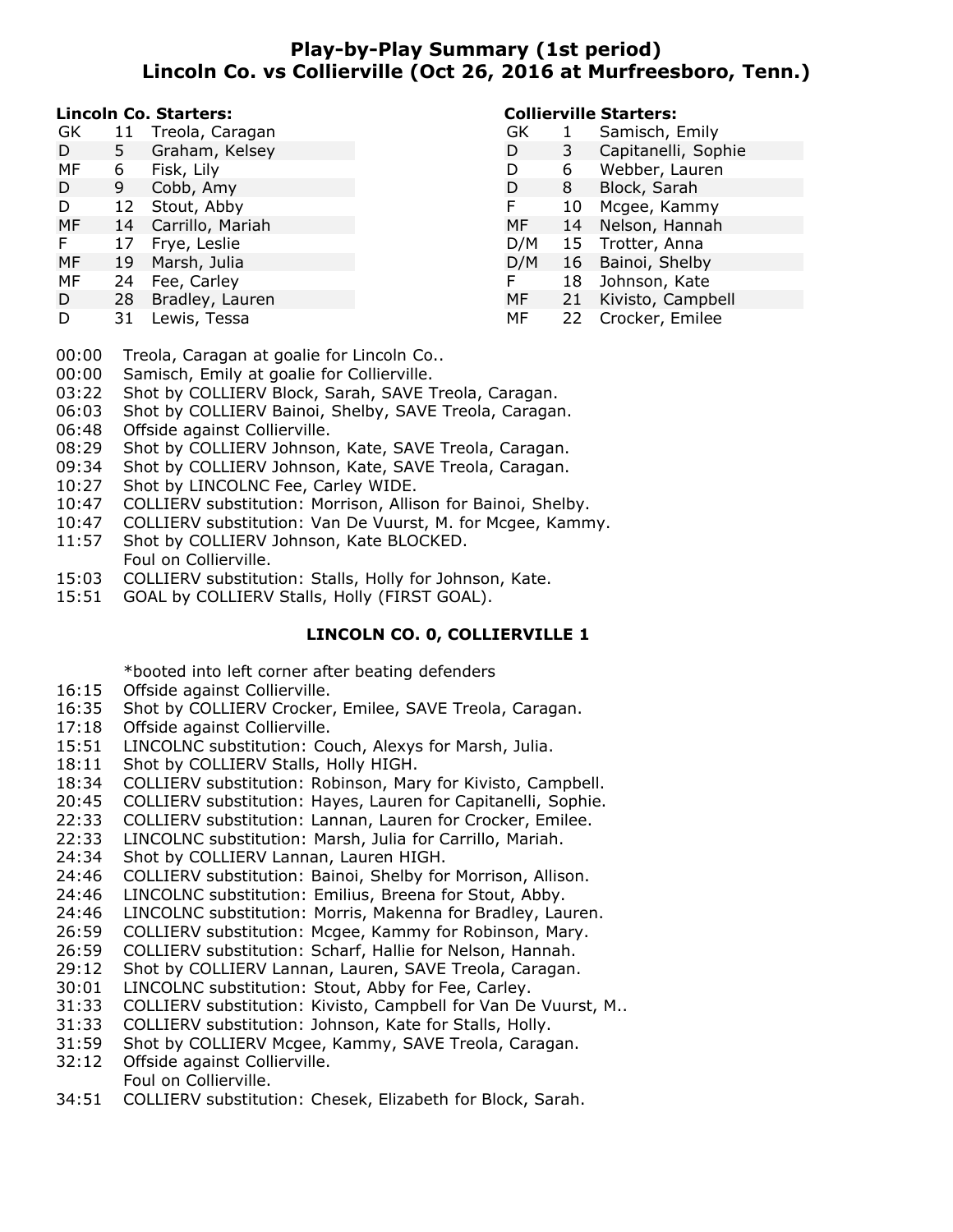# **Play-by-Play Summary (1st period) Lincoln Co. vs Collierville (Oct 26, 2016 at Murfreesboro, Tenn.)**

- 34:51 LINCOLNC substitution: Carrillo, Mariah for Fisk, Lily.
- 36:03 Shot by COLLIERV Mcgee, Kammy, SAVE Treola, Caragan.
- 36:36 Shot by COLLIERV Bainoi, Shelby, SAVE Treola, Caragan.
- 37:26 Shot by COLLIERV Mcgee, Kammy, SAVE Treola, Caragan. Foul on Collierville.
- 39:03 LINCOLNC substitution: Womble, Emma for Couch, Alexys.<br>39:57 Shot by COLLIERV Scharf, Hallie, SAVE Treola, Caragan.
- Shot by COLLIERV Scharf, Hallie, SAVE Treola, Caragan.
- 40:00 End of period [40:00].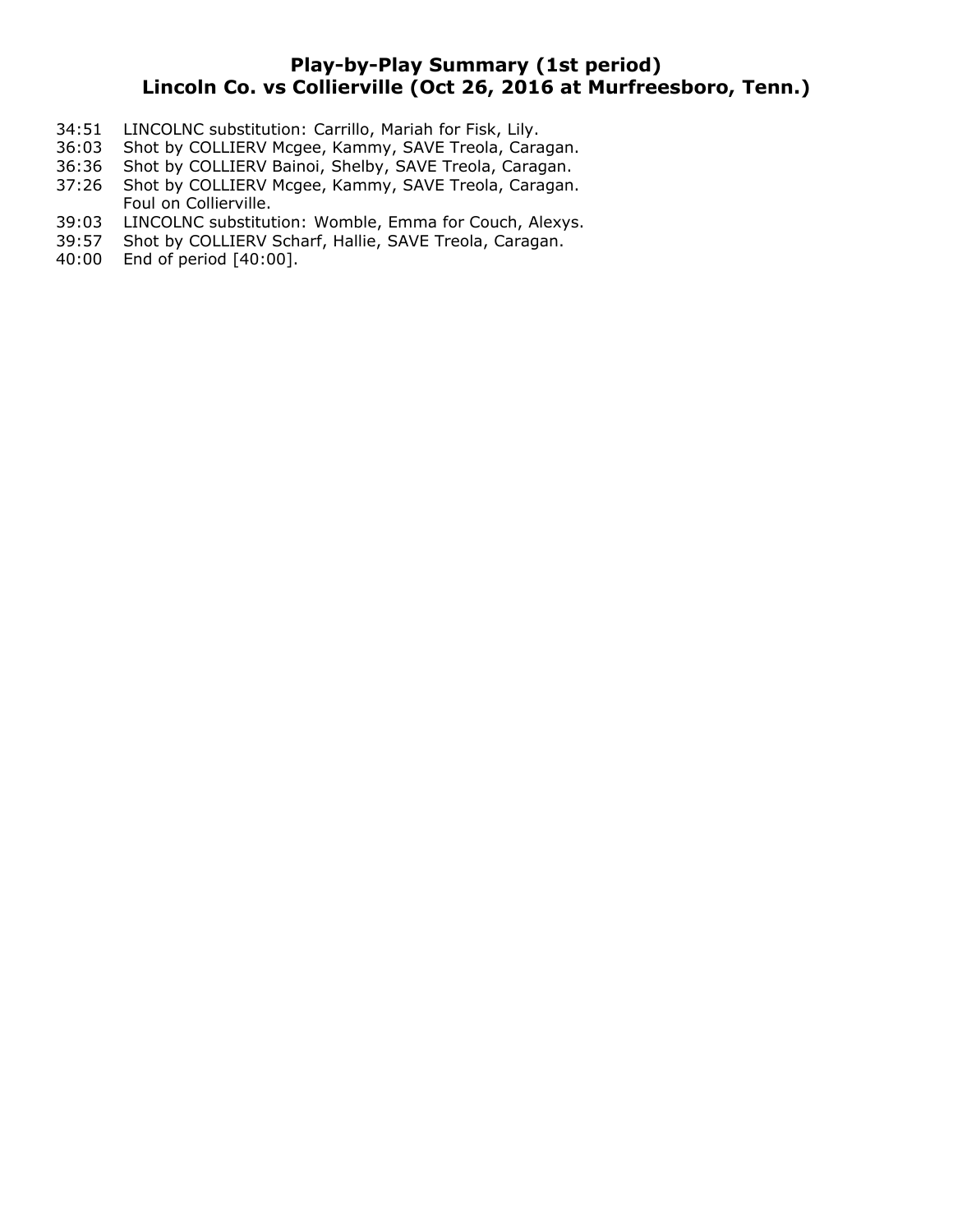## **Play-by-Play Summary (2nd period) Lincoln Co. vs Collierville (Oct 26, 2016 at Murfreesboro, Tenn.)**

- 40:00 Start of 2nd period [40:00].
- 40:00 For LINCOLNC: #11 Treola, Caragan, #5 Graham, Kelsey, #6 Fisk, Lily, #9 Cobb, Amy, #12 Stout, Abby, #13 Couch, Alexys, #14 Carrillo, Mariah, #17 Frye, Leslie, #19 Marsh, Julia, #28 Bradley, Lauren, #31 Lewis, Tessa.
- 40:00 For COLLIERV: #1 Samisch, Emily, #3 Capitanelli, Sophie, #6 Webber, Lauren, #8 Block, Sarah, #10 Mcgee, Kammy, #11 Morrison, Allison, #14 Nelson, Hannah, #15 Trotter, Anna, #18 Johnson, Kate, #21 Kivisto, Campbell, #22 Crocker, Emilee.
- 40:43 Corner kick by LINCOLNC Cobb, Amy [40:43].
- 44:14 Offside against Collierville.
- 45:20 Shot by COLLIERV Morrison, Allison, SAVE Treola, Caragan.
- 46:12 Shot by COLLIERV Capitanelli, Sophie WIDE.
- 47:09 Shot by COLLIERV Mcgee, Kammy, SAVE Treola, Caragan.
- 48:17 GOAL by COLLIERV Johnson, Kate, Assist by Mcgee, Kammy.

#### **LINCOLN CO. 0, COLLIERVILLE 2**

\*

- 48:45 Shot by COLLIERV Johnson, Kate, SAVE Treola, Caragan.
- 49:53 PENALTY KICK by LINCOLNC Fisk, Lily MISSED, save Samisch, Emily.
- 52:35 Shot by COLLIERV Johnson, Kate HIT CROSSBAR.
- 53:05 COLLIERV substitution: Van De Vuurst, M. for Mcgee, Kammy.
- 53:05 COLLIERV substitution: Lannan, Lauren for Crocker, Emilee.
- 53:05 COLLIERV substitution: Bainoi, Shelby for Morrison, Allison.
- 53:05 COLLIERV substitution: Chesek, Elizabeth for Block, Sarah.
- 53:05 LINCOLNC substitution: Womble, Emma for Stout, Abby.<br>53:05 LINCOLNC substitution: Emilius, Breena for Carrillo, Mari
- LINCOLNC substitution: Emilius, Breena for Carrillo, Mariah.
- 53:57 Shot by COLLIERV Nelson, Hannah HIGH.
- 55:55 COLLIERV substitution: Robinson, Mary for Kivisto, Campbell.
- 57:15 Shot by COLLIERV Van De Vuurst, M. HIGH.
- 58:32 COLLIERV substitution: Hayes, Lauren for Capitanelli, Sophie.
- 59:15 COLLIERV substitution: Omar, Avery for Nelson, Hannah.
- 59:45 Shot by COLLIERV Johnson, Kate HIT POST.
- 62:16 COLLIERV substitution: Stalls, Holly for Johnson, Kate.
- 62:16 LINCOLNC substitution: Sandoval, Liliana for Fisk, Lily.
- 62:16 LINCOLNC substitution: Dempsey, Jordan for Emilius, Breena.
- 63:37 COLLIERV substitution: Crocker, Emilee for Lannan, Lauren.
- 64:26 Corner kick by COLLIERV Stalls, Holly [64:26].
- 65:29 Shot by COLLIERV Stalls, Holly, SAVE Treola, Caragan.
- 65:50 Shot by LINCOLNC Couch, Alexys, SAVE Samisch, Emily. Foul on Collierville.
- 67:04 LINCOLNC substitution: Carrillo, Mariah for Dempsey, Jordan.
- 67:04 LINCOLNC substitution: Fisk, Lily for Sandoval, Liliana.
- 67:04 LINCOLNC substitution: Stout, Abby for Womble, Emma.
- 67:28 Corner kick by LINCOLNC Cobb, Amy [67:28].
- 67:50 Corner kick by LINCOLNC Cobb, Amy [67:50]. Foul on Collierville.
- 69:31 Header Shot by LINCOLNC Frye, Leslie, SAVE Samisch, Emily.
- 70:44 LINCOLNC substitution: Emilius, Breena for Fisk, Lily.
- 70:44 COLLIERV substitution: Kivisto, Campbell for Van De Vuurst, M..
- 71:08 Corner kick by COLLIERV Kivisto, Campbell [71:08].
- 72:19 Shot by COLLIERV Stalls, Holly, SAVE Treola, Caragan.
- 72:56 COLLIERV substitution: Scharf, Hallie for Omar, Avery.
- 73:57 Shot by LINCOLNC Frye, Leslie WIDE.
- 74:09 Yatsko, Ashley at goalie for Lincoln Co..